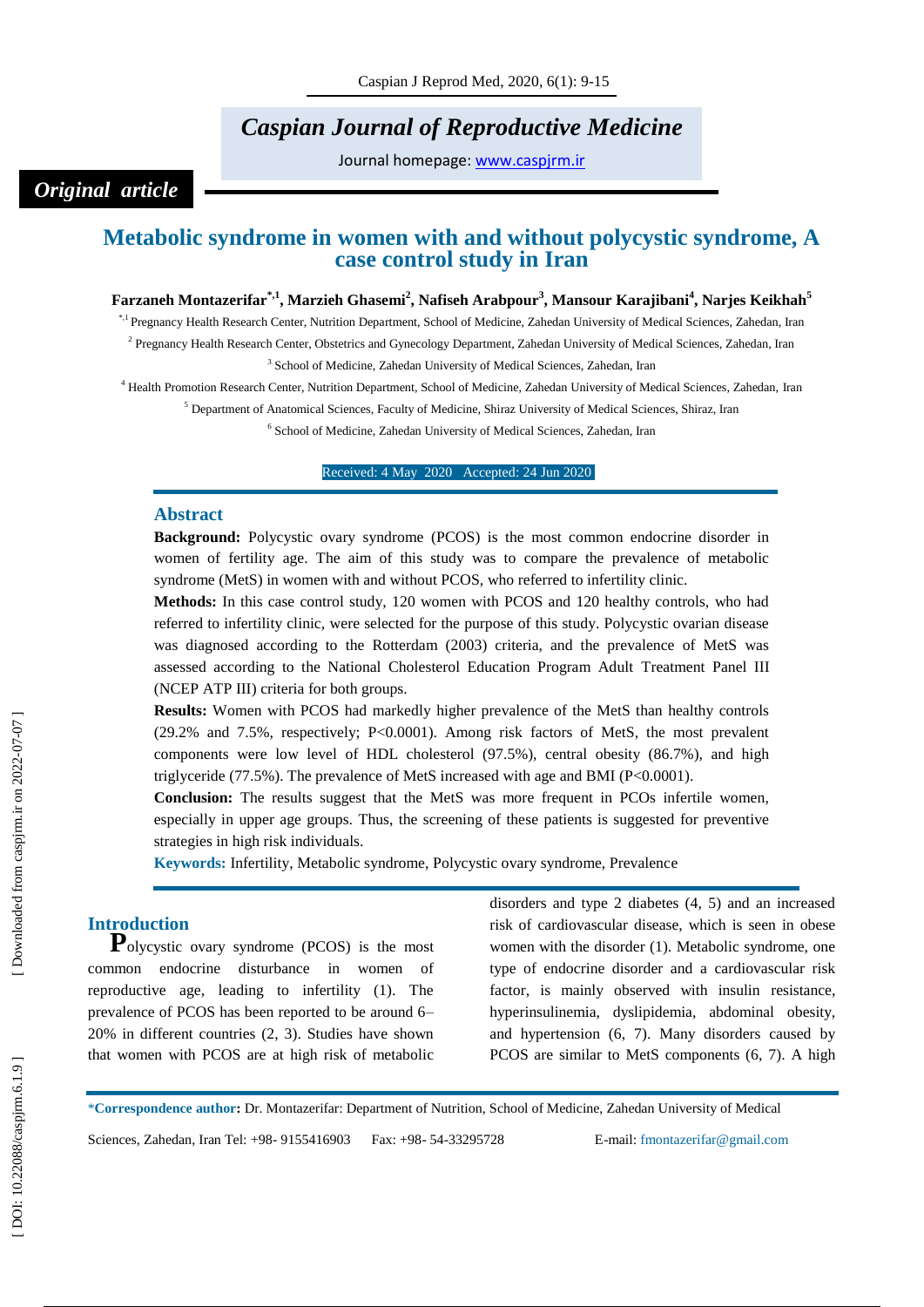prevalence of diabetes mellitus and impaired fasting glucose, hypercholesterolemia, high triglyceride and low HDL (8 -10), the prevalence of obesity in women with PCOS (9-12), hypertension and infertility prevalence in obese women with PCOS compared to those with normal weight have been reported in several studies (12). Studies on the prevalence of MetS in Iranian women with PCOS and those of other countries have reported varied data from 19.7% - 46.4% in Iran (1, 5, 8, 13), 37.5% - 47.5% in India (9, 10) and 43 - 46% in the US (14, 15). There is, nevertheless, one study conducted on Iranian women reporting that metabolic syndrome in women with PCOS was no more common than in healthy controls (13). The contradictory results on the prevalence of MetS of women with PCOS in Iran and other countries demonstrate that more research is needed to be done in this area. Thus, this study was performed to determine the prevalence of MetS and its risk factors in women with and without PCOS, who had referred to infertility clinic in Zahedan, Iran.

#### **Materials & Methods**

This study was supported by the Research Deputy of Zahedan University of Medical Sciences, Zahedan, Iran (approval date: January 2018; number 8624). The protocol of the study was approved by the Ethics Committee of Zahedan University of Medical Sciences (Code No: IR.ZAUMS.REC.1396.308).

This case control study was conducted on 120 women with PCOS and 120 healthy controls attending the infertility clinic in Zahedan, Iran. The study was carried out between March, 2018, and April, 2019. Informed consent forms were also given to all the participants. The control group comprised infertile women without PCOS, whose infertility was due to their husbands. All consecutive women with and without PCOS were matched based on age and body mass indices (BMI).

The Rotterdam criteria (2003), used for the diagnosis of PCOS, had at least two of the following features: (i) oligo -ovulation or chronic an ovulation, (ii) clinical and/or biochemical hyperandrogenism, and iii) ultrasound appearance of polycystic ovaries (9,16).



The inclusion criteria were as follows: 15 -45 years of age, no use of steroid or oral contraceptive drugs within 3 months prior to the onset of the study, the history of diabetes, the use of anti-diabetic and antilipid medications, hypertension, androgen secreting tumors, thyroid and renal disorders, hyperprolactinemi a, and Cushing's syndrome.

The anthropometric measurements and the blood pressure of the participants were evaluated by a researcher right after obtaining the written consent forms. Their weight and height were also measured with light clothing without shoes. The BMI was calculated as weight (kg) divided by the square of height (m2) (kg/m2). Waist circumference (WC) was measured with a non -elastic tape at the narrowest circumference, midway between the top of iliac crest and the lowest rib margin.  $WC \ge 88$  cm was considered as central obesity. BMI was stratified into two groups as follows: (1) non-obese: BMI  $<$  25 kg/m2 and (2) overweight /obese: BMI  $\geq$  25 kg/m2 (9). Age was also categorized into two subgroups:  $(1) < 30$  year and  $(2)$ ≥30 years. Blood pressure was measured twice using a manual mercury sphygmomanometer on the right arm in a sitting position after 10 minutes rest. The mean of two measurements was reported (9).

Overnight fasting blood sample was obtained from all women. Blood tests, including fasting blood glucose (FBS) and lipid profile (total cholesterol, triglyceride, high-density lipoprotein cholesterol (HDL-C), and lowdensity lipoprotein cholesterol (LDL -C) levels, were measured using enzymatic calorimetric method by Pars Azmun kits, Tehran, Iran.

The diagnosis of MetS was according to the National Cholesterol Education Program Adult Treatment Panel III (NCEP ATP III (criteria); thus, the presence of three or more of the following five criteria was necessary: (1) waist circumference of ≥88 cm or more, (2) blood pressure of  $\geq$ 130/85 mmHg; (3) fasting blood sugar of  $\geq 100$  mg/dL, (4) triglycerides of  $\geq$ 150 mg/dL and (5) HDL-C of  $\leq$ 50 mg/dL (8). In addition, High LDL -C and high cholesterol were defined as LDL-C  $\geq$ 130 mg/dL and (total cholesterol  $\geq$ 200 mg/dL), respectively.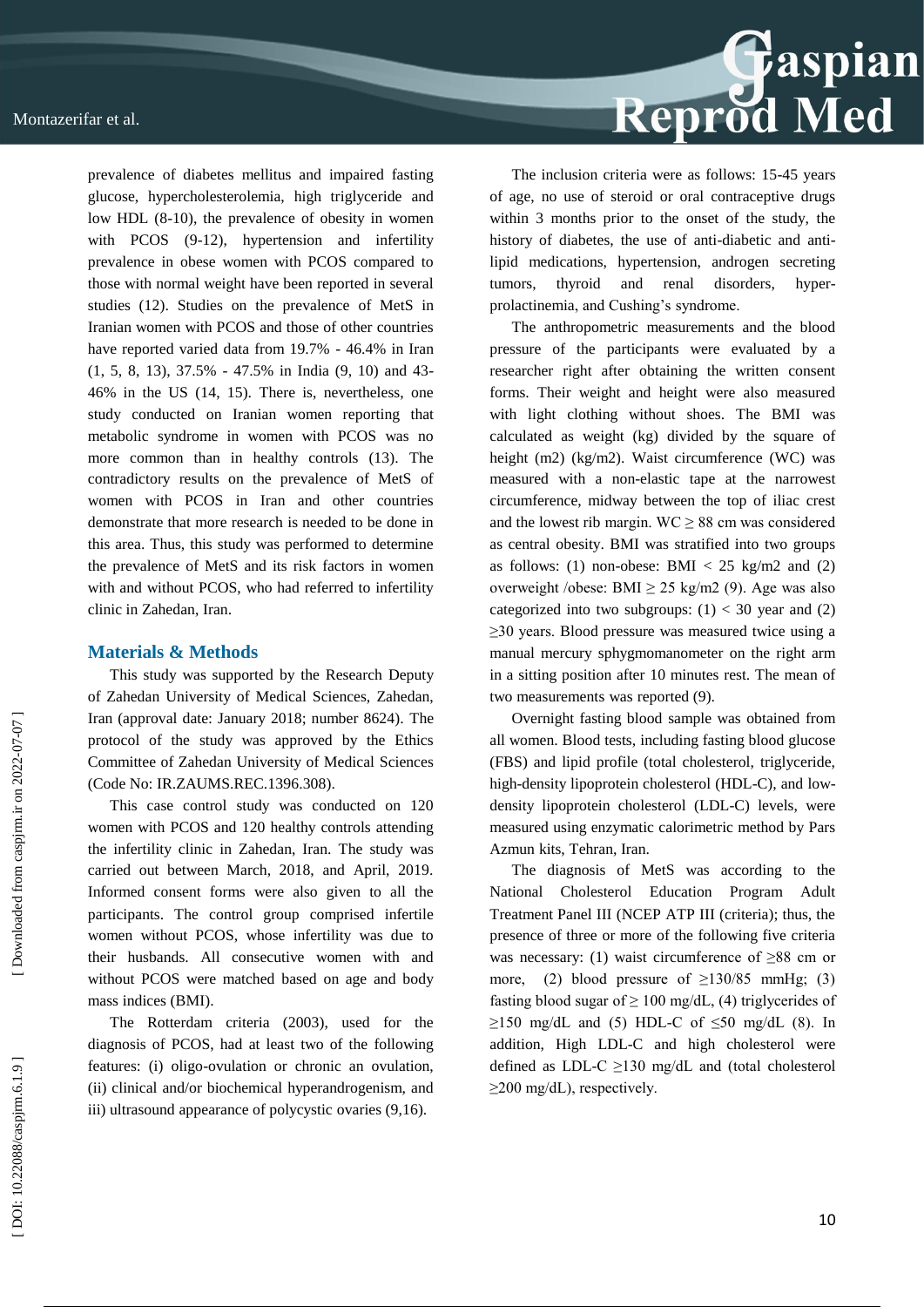

#### **Statistical analysis**

The statistical analyses were performed using SPSS software version 21 (SPSS,Inc., Chicago, IL, USA). The data were presented as mean  $\pm$  standard deviation (SD) and frequency (%). The Student's t -test and Chi square test were used to compare the continuous and categorical variables, respectively. Kolmogorov-Smirnov test was used for evaluation of normality of distribution. Spearman's correlation coefficient was calculated to assess the association between MetS and other biomarkers. After controlling the significant variables identified by univariate analyses, bionominal logistic regression analysis with calculation of the adjusted odds ratio (OR) and 95% confidence interval (CI) was performed for the identification of independent predictors of metabolic syndrome. A P value of <0.05 was considered significant.

#### **Results**

The anthropometric and biochemical characteristics of participants are demonstrated in Table 1. The mean age and BMI of women with PCOS were 26.3±5 years and 27.9±6 Kg/m2, respectively, and the mean age and BMI of women without PCOS (control group) were  $26.8 \pm 5.4$  years and  $26.6 \pm 5.2$ Kg/m2, respectively. The prevalence of metabolic syndrome was found to be higher in women with PCOS compared to the control group (29.2% vs. 7.5%; P<0.0001). Also, the women with PCOS had significantly higher values of waist circumference (P<0.001) and triglyceride (P=0.04) and lower levels of serum HDL-C ( $P = 0.046$ ) than the control group.

Table 2 demonstrates the distribution of metabolic syndrome according to different categorizes of age and body mass index. The results showed that the prevalence of MetS increased with age and BMI (P<0.001).

The prevalence of metabolic risk factors is shown in Table 3. The most prevalent risk factors were the low level of HDL -C (97.5%), the central obesity (86.7%), high LDL -C (80.8%), and high triglyceride (77.5%). A significant correlation was found between metabolic syndrome with WC  $(r= 0.2, P=0.02)$ , FBS  $(r=0.21, P=0.02)$ , triglyceride  $(r= 0.59, P<0.001)$ , high LDL-C ( $r = 0.21$ ,  $P=0.02$ ), and low HDL-C ( $r = -0.19$ ,  $P=0.03$ ).

In a logistic regression analysis, low HDL-C (OR  $=$ 3.05, 95% CI: 1.76 –5.51), high triglyceride (OR= 3.54, 95% CI: 1.57 -7.99) and high WC (OR= 2.01, 95% CI: 1.01 -3.88) were markedly associated with MetS (Table 4).

**Table1.** Demographic, anthropometric, and metabolic characteristics in studied groups

| <b>Variables</b>            | <b>With PCOS</b> | <b>Without PCOS</b> | <b>P-value</b> |
|-----------------------------|------------------|---------------------|----------------|
|                             | $(n=120)$        | $(n=120)$           |                |
|                             | <b>Mean</b> ± SD | $Mean \pm SD$       |                |
| Metabolic syndrome $n$ (%)  | 35(29.2%)        | 9(7.5%)             | < 0.001        |
| Age (years)                 | $26.3 \pm 5$     | $26.8 \pm 5.4$      | 0.478          |
| Body mass index $(Kg/m2)$   | $27.9 + 6$       | $26.6 \pm 5.2$      | 0.065          |
| Waist Circumference (Cm)    | $99.3 \pm 11.1$  | $90.4 + 9$          | < 0.001        |
| Systolic pressure (mmHg)    | $116.6 \pm 7.5$  | $114.6 \pm 8.3$     | 0.500          |
| Diastolic pressure (mmHg)   | $79.6 \pm 5.8$   | $78 + 6.7$          | 0.250          |
| Fasting blood sugar (mg/dL) | $95.2 \pm 14.9$  | $94.3 \pm 7.3$      | 0.320          |
| Cholesterol $(mg/dL)$       | $197.1 \pm 22.8$ | $191.2 \pm 22.9$    | 0.130          |
| Triglyceride (mg/dL)        | $141\pm 73$      | $120.8 \pm 58.5$    | 0.040          |
| $LDL-C$ (mg/dL)             | $110.6 \pm 21.1$ | $105.4 \pm 12$      | 0.450          |
| $HDL-C$ (mg/dL)             | $39.2 \pm 3.4$   | $49.3 \pm 7.4$      | 0.046          |

PCOS: polycystic ovary syndrome; LDL-C: low density lipoprotein cholesterol; HDL-C: high density lipoprotein cholesterol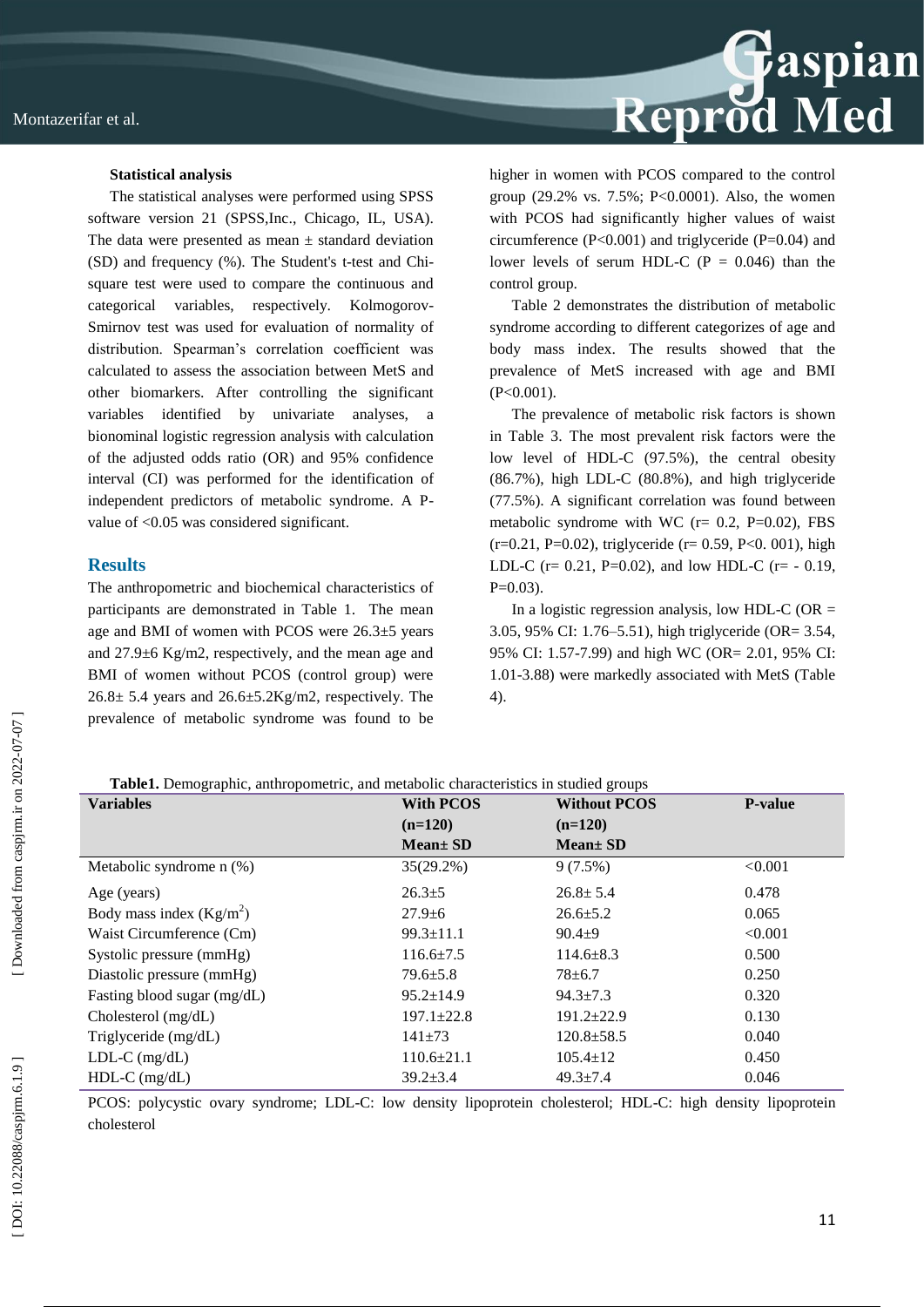

| <b>Variables</b>        | <b>With PCOS</b><br>n / Total<br>(%) | <b>Without PCOS</b><br>n / Total<br>(%) | <b>P-value</b> |
|-------------------------|--------------------------------------|-----------------------------------------|----------------|
| Age (years)             |                                      |                                         |                |
| $<$ 30                  | 10/61                                | 8/67                                    | 0.450          |
|                         | $(16.4\%)$                           | $(11.9\%)$                              |                |
| $\geq 30$               | 25/59                                | 1/53                                    | < 0.0001       |
|                         | $(42.4\%)$                           | $(1.9\%)$                               |                |
| Body mass index (Kg/m2) |                                      |                                         |                |
| $\leq$ 25               | 7/33                                 | 3/39                                    | < 0.010        |
|                         | $(21.2\%)$                           | $(7.7\%)$                               |                |
| $\geq$ 25               | 28/87                                | 6/81                                    | < 0.0001       |
|                         | $(32.2\%)$                           | $(7.4\%)$                               |                |

**Table2.** Distribution of metabolic syndrome according to age and body mass index categorizes

PCOS: polycystic ovary syndrome

**Table3.** Prevalence of metabolic risk factors in studied groups

| <b>Variables</b>                                    | <b>With PCOS</b> | <b>Without PCOS</b> | <b>P-value</b> |
|-----------------------------------------------------|------------------|---------------------|----------------|
|                                                     | $\mathbf{n}(\%)$ | $\mathbf{n}(\%)$    |                |
| Overweight/Obese (BMI $\geq$ 25 Kg/m <sup>2</sup> ) | 87(72.5%)        | 81(67.5%)           | 0.390          |
| Central obesity (WC $\geq$ 88 cm)                   | 104(86.7%)       | 28(23.3%)           | < 0.0001       |
| Hypertension (BP $\geq$ 130/85 mmHg)                | 6(5%)            | $1(0.8\%)$          | 0.010          |
| High FBS $(\geq 100 \text{ mg/dL})$                 | $13(10.8\%)$     | $5(4.2\%)$          | 0.050          |
| High Cholesterol $(\geq 200 \text{ mg/dL})$         | 64(53.3%)        | 32(26.7%)           | < 0.0001       |
| High Triglyceride $(\geq 150 \text{ mg/dL})$        | 93(77.5%)        | $5(4.2\%)$          | < 0.0001       |
| High LDL-C $(\geq 130 \text{ mg/dL})$               | 97(80.8%)        | 78(65.0%)           | 0.006          |
| Low HDL-C $(\leq 50 \text{ mg/dL})$                 | 111(97.5%)       | $3(2.5\%)$          | < 0.0001       |

PCOS: polycystic ovary syndrome; BMI: Body mass index; WC: waist -circumference; BP: Blood pressure; FBS: fasting glucose blood sugar; LDL -C: low density lipoprotein cholesterol; HDL -C: high density lipoprotein cholesterol

**Table 4.** Logistic regression analysis showing the predictive association of studied variables and presence of metabolic syndrome in PCOS group

| Model                                        | <b>B</b> eta | P-value | Odds ratio | 95% CI        |  |
|----------------------------------------------|--------------|---------|------------|---------------|--|
| Central obesity (WC $\geq$ 88 cm)            | 0.244        | 0.041   | 2.01       | $1.01 - 3.88$ |  |
| Hypertension (BP $\geq$ 130/85 mmHg)         | 0.072        | 0.540   | 0.69       | $0.43 - 1.56$ |  |
| High FBS $(\geq 100 \text{ mg/dL})$          | 0.222        | 0.089   | 0.66       | $0.48 - 1.09$ |  |
| High Cholesterol $(\geq 200 \text{ mg/dL})$  | 0.084        | 0.385   | 0.52       | $0.18 - 1.05$ |  |
| High Triglyceride $(\geq 150 \text{ mg/dL})$ | 0.569        | 0.0001  | 3.54       | $1.57 - 7.99$ |  |
| High LDL-C $(\geq 130 \text{ mg/dL})$        | 0.080        | 0.062   | 1.05       | $0.93 - 1.58$ |  |
| Low HDL-C ( $\leq$ 50 mg/dL)                 | 0.007        | 0.001   | 3.05       | $1.76 - 5.51$ |  |

PCOS: polycystic ovary syndrome; BMI: Body mass index; WC: waist -circumference; BP: Blood pressure; FBS: fasting glucose blood sugar; LDL-C: low density lipoprotein cholesterol; HDL-C: high density lipoprotein cholesterol.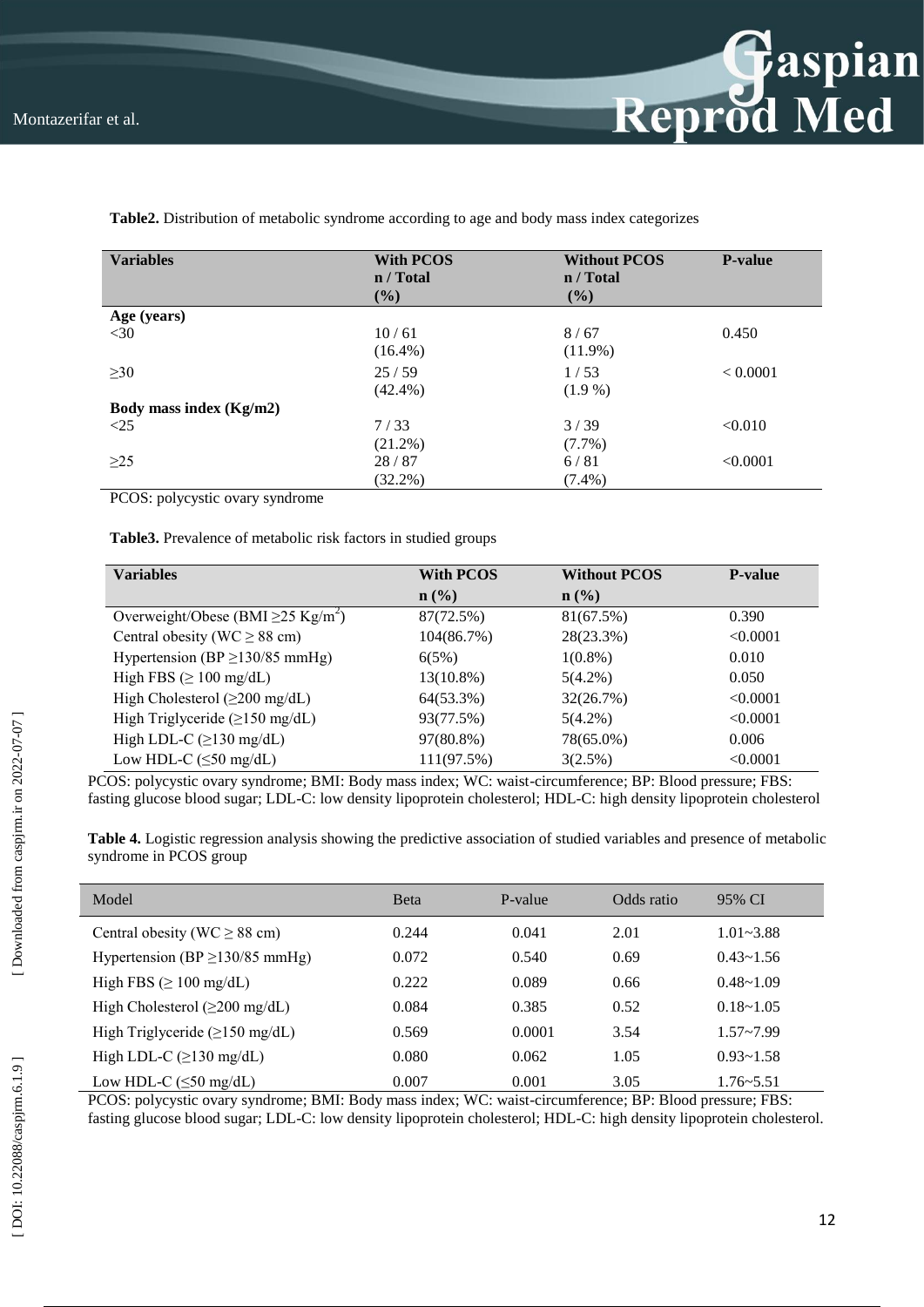

#### **Discussion**

The metabolic abnormalities in women with PCOS directly contribute to the increased risk of MetS and the development of atherosclerotic cardiovascular disease (1,9). The present study demonstrated that the prevalence of MetS in women with PCOS was 29.2%, which was according to ATPIII criteria. The results of our study are close (28.8%) to that of Zahiri et al (1) in North of Iran. It was, nonetheless, lower than the reported rate in a study performed in an urban population of Tehran (46.4%) (17), and those of several other studies in the United States (33.4 –46%) (14, 15). Also, in some Asian countries such as India and Brazil, the rates were 37.9% and 28.4% (9, 10), respectively. In contrast, in several studies in Iran (5, 8, 13, 18) and several European countries, like Turkey (11.6%) (19) and southern Italy (8.2%) (20), the prevalence of MS in women with PCOS was found to be lower compared to our results. The different prevalence rates of MetS are likely to be attributed to sample size, diagnostic criteria, race, age, body mass index, and lifestyle in various populations (1, 5, 8).

Advanced age was known as a vital risk factor for metabolic syndrome in the case of PCOS and in general population as well. Our study revealed that the risk of MetS in women with PCOS increased with age, and  $42.4\%$  of women the ages  $> 30$  years had metabolic syndrome. The results of several studies have also revealed that women with both PCOS and MetS were significantly older than others (1, 5, 22). It seems that the high prevalence of MetS in aging may be partly associated with hyperinsulinimia changes in body composition and increased body fat (8). It is also known that the pattern of fat distribution in obese women is associated with the increased risk of insulin resistance, hyperandrogenism, and metabolic disorders  $(1,8,9)$ .

The relationship between MetS and BMI in general population (21) and in women with PCOS (22) was revealed in earlier studies. However, it has been reported that in women with PCOS, the age and central obesity are more powerful predictors for the presence of metabolic syndrome than BMI (9). In contrast, a meta -analysis result in Iran showed that there was no significant correlation between the MetS and waist

circumference, BMI, and age (18). Our study showed that the risk of MetS increased in those with BMI  $\geq 25$ kg/m2, as 32.2% of women with PCOS who had BMI  $\geq$  25 kg/m2 were exposed to MetS. Similar to the findings of our study, other studies found that the prevalence of MetS increased with obesity (5, 9, 22). Also, our finding, the high value of waist circumference in women with PCOS compared to healthy controls, indicated that WC was closely correlated with MetS. This finding was consistent with those of the earlier studies (9,23).

Among the biochemical parameters that were measured in our study, the level of serum triglyceride was markedly higher and the HDL - C level was markedly lower in women with PCOS compared to healthy controls. Dyslipidemia was present with a low level of HDL -C in 97.5% of women with PCOS, followed by increased triglyceride in 77.5%.

In previous studies, the most prevalent components of MetS in women with PCOS were different. However, in line with our findings, several studies have reported that the most prevalent risk factors of MetS in women with PCOS were the low level of HDL -C, high triglyceride, and the increased WC (24,25). Low levels of HDL -C, as a component of MetS, has a crucial role in the development of cardiovascular diseases (1,5, 22). In our study, the multivariate logistic regression analysis showed that central obesity, low HDL -C, and high triglyceride were more powerful predictors of metabolic syndrome in women with PCOS compared to other risk factors of MetS.

The present study has some limitations. This study was performed with low sample size. For a more accurate estimate, a greater sample size is needed. Also, the evaluation of body composition, physical activity, and dietary intake are essential for preventive planning.

### **Conclusion**

The results suggest that obese women with PCOS in upper age groups are at a greater risk of metabolic disorders. The identification of risk factors for screening can be a substitute strategy. Further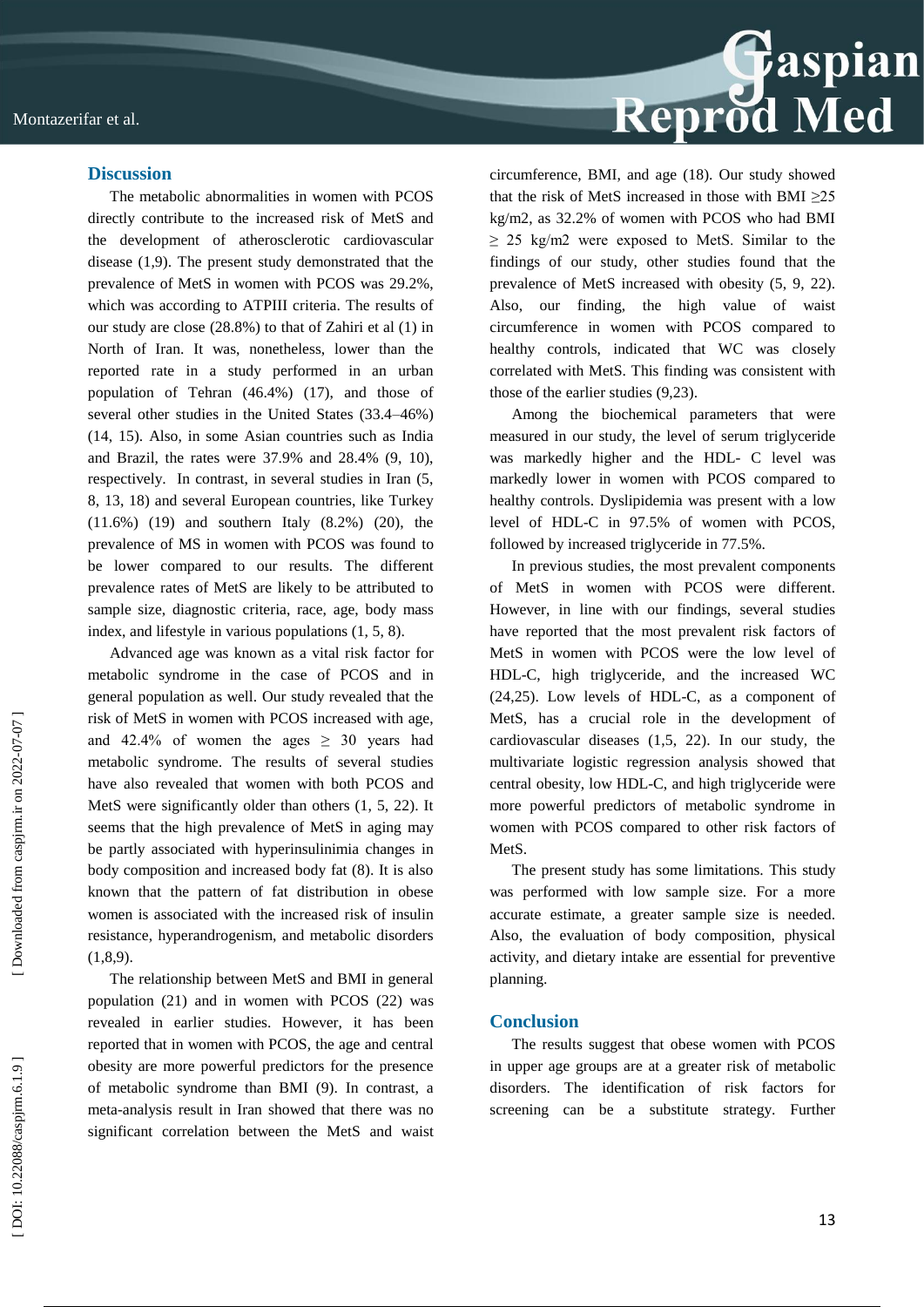

investigations for the screening of metabolic syndrome in women with PCOS are highly required.

## **Acknowledgements**

The authors would like to acknowledge the women who participated in the study.

# **Conflicts of Interest**

The authors have no competing interests.

## **References**

- 1. Zahiri Z, Sharami H , Milani F, Mohammadi F, Kazemnejad E, Ebrahimi H, Heirati F. Metabolic syndrome in patients with polycystic ovary syndrome in Iran . Int J Fertil Steril 2016; 9(4): 490 –496.
- 2. Echiburú B, Crisosto N, Maliqueo M, Pérez -Bravo F, de Guevara AL, Hernández P, et al. Metabolic profile in women with polycystic ovary syndrome across adult life. Metabolism. 2016; 65(5):776 -82.
- 3. Lizneva D, Suturina L, Walker W, Brakta S, Gavrilova -Jordan L, Azziz R. Criteria, prevalence, and phenotypes of polycystic ovary syndrome. Fertility and sterility. 2016; 106(1):6 -15.
- 4. Lankarani M, Valizadeh N, Heshmat R, Peimani M, Sohrabvand F. Evaluation of insulin resistance and metabolic syndrome in patients with polycystic ovary syndrome. Gynecological Endocrinology. 2009;25(8):504 -7.
- 5. Moini A, Javanmard F, Eslami B, Aletaha N. Prevalence of metabolic syndrome in polycystic ovarian syndrome women in a hospital of Tehran. Iranian J Reprod med. 2012; 10(2):127.
- 6. Papadakis G, Kandaraki E, Papalou O, Vryonidou A, Diamanti -Kandarakis E. Is cardiovascular risk in women with PCOS a real risk? Current insights. Minerva endocrinologica. 2017; 42(4):340.
- 7. Ollila MM, West S, Keinänen -Kiukaanniemi S, Jokelainen J, Auvinen J, Puukka K, et al. Overweight and obese but not normal weight women with PCOS are at increased risk of Type 2 diabetes mellitus —a prospective, population -based cohort study. Human Reproduction. 2017; 32(2):423 -31.
- 8. Madani , Hosseini R, Ramezanal F, Khalili GH, Jahangiri , Ahmad J , Rastegar F, Zolfaghari Z. Metabolic syndrome in infertile women with polycystic ovarian syndrome. Arch Endocrinol Metab 2016; 60 (3):199 -204
- 9. Mandrelle K, Kamath MS, Bondu DJ, Chandy A, Aleyamma TK, George K. Prevalence of metabolic syndrome in women with polycystic ovary syndrome attending an infertility clinic in a tertiary care hospital in south India. J Hum Reprod Sci. 2012; 5(1): 2 6 –31.
- 10.Bhattacharya SM. Prevalence of metabolic syndrome in women with polycystic ovary syndrome, using two proposed definitions. Gynecol Endocrinol 2010; 26 (7):516 -20
- 11. Lim SS, Davies MJ, Norman RJ, Moran LJ. Overweight, obesity and central obesity in women with polycystic ovary syndrome: a systematic review and meta -analysis. Hum reprod 2012; 18(6):618 -37.
- 12. Sharami S H, Fakor F, Mohammadi F, Molaee R, Shakiba M, Dalil Heirati S F, et al. Comparison of the Clinical and Laboratory Features of Polycystic Ovary Syndrome of Women with Normal weight with Overweight and Obese Women. J Babol Uni Med Sci. 2015; 17 (2):21-8
- 13. Hosseinpanah F, Barzin M, Tehrani FR, Azizi F. The lack of association between polycystic ovary syndrome and metabolic syndrome: Iranian PCOS prevalence study. Clin Endocrinol 2011; 75(5):692 - 7.
- 14. Apridonize T, Essah PA, Iuorno MJ, Nestler JE. Prevalence and characteristics of the metabolic syndrome in women with polycystic ovary syndrome. J Clin Endocrinol Metab. 2005; 90:1929 –1935.
- 15. Glueck CJ, Papanna R, Wang P, Goldenberg N, Sieve -Smith L. Incidence and treatment of metabolic syndrome in newly referred women with confirmed polycystic ovarian syndrome. Metabolism. 2003;52(7):908 -15
- 16.Rotterdam ESHRE/ASRM -Sponsored PCOS Consensus Workshop Group. Revised 2003 consensus on diagnostic criteria and long ‐term